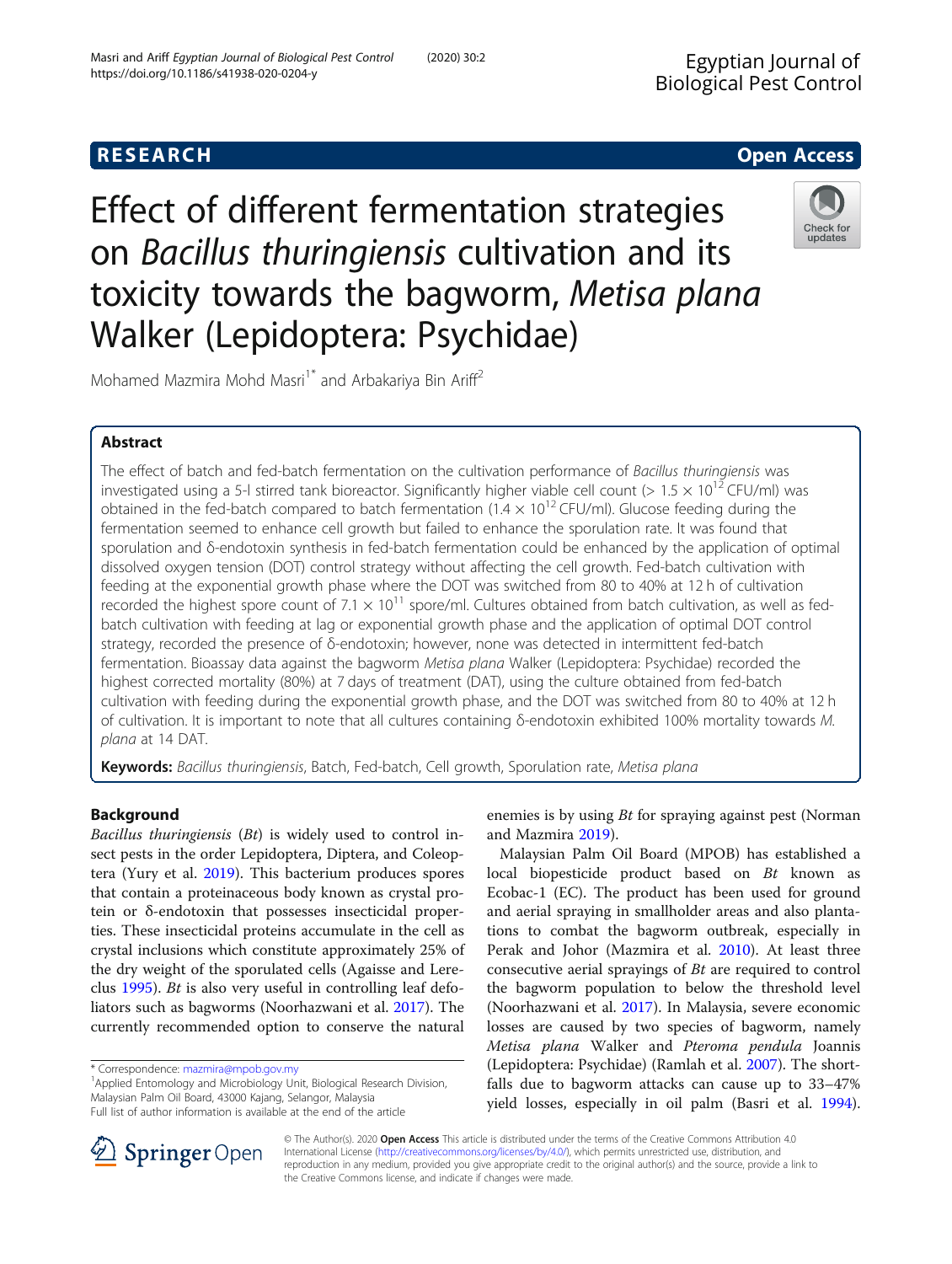From the mid-1960s, bagworm outbreak became less common but started to surge again with more severity in the 1990s (Brian and Norman [2019\)](#page-9-0). The bagworm species known as M. *plana* was classified as the most economically significant insect pest of oil palm (Basri et al. [1988](#page-9-0)). Bagworm infestation has been a serious issue affecting the yield of oil palm due to procrastinated and incorrect control strategy (Tey and Cheong [2013](#page-9-0)). In 2018, the total hectarage of oil palm infested areas, especially in the smallholdings, reached up to more than 30,000 ha, and the use of  $Bt$  based biopesticides has been the best alternative to control the pest.

Batch cultivation mode is frequently used to produce Bt spores with δ-endotoxin (Rowe and Margaritis [1987](#page-9-0); Avionone-Rossa and Mignone [1993;](#page-9-0) Adams et al. [1999](#page-9-0)). However, the kinetics of  $Bt$  in batch cultivation has not been studied extensively. A wide range of the maximum specific growth rate  $(0.4-1.9 h^{-1})$  for *Bt* has been reported (Avionone-Rossa and Mignone [1993\)](#page-9-0), indicating the lack of a systematic study on growth kinetics of Bt.

The final spore concentrations obtained in batch cultivation of *Bt* were relatively low and not exceeded  $10^{11}$ spores/ml (Sarrafzadeh et al. [2005;](#page-9-0) Khodair et al. [2008](#page-9-0); Vu et al. [2010\)](#page-9-0). A mixture of Bt spores and crystals can be produced using different modes of cultivation (Aronson and Yechiel [2001](#page-9-0)). Many researchers have reported the use of fed-batch cultivation for the production of high-density cell culture (Stanbury et al. [2003](#page-9-0); Krause et al. [2010](#page-9-0); Warren et al. [2018](#page-9-0)). The maximum cell concentration obtained in fed-batch cultivation (53.7 g/l) of Bt subspecies kurstaki was ninefold higher as compared to that obtained in batch cultivation (5.9 g/l) (Liu et al. [1994](#page-9-0)). Kang et al. ([1993\)](#page-9-0) found that the fed-batch cultivation with a constant feeding did not produce sporulated cells even after cells were subsequently kept in the bioreactor and operated as batch mode.

Comprehensive reports on the effect of different modes of bioreactor operation on Bt cultivation for the production of spores with high entomotoxicity activities towards bagworm have not been reported in any literature. In this study, the cultivation performance was evaluated in terms of final cell concentration, percentage of sporulation, δ-endotoxin synthesis, and also its toxicity towards M. plana.

### Materials and methods

### Microorganism

Bacillus thuringiensis MPK13, obtained from the Malaysian Palm Oil Board (MPOB) culture collection, was used in this study (Mazmira et al. [2012](#page-9-0)). This bacterium was isolated from the gut of the dead larvae of bagworm M. plana through several isolation steps. The isolated bacterium was then grown on nutrient agar and stored at 4 °C as a stock culture (Mazmira et al. [2013\)](#page-9-0).

### Media and inoculum preparation

The preferred medium for the cultivation of Bt with high sporulation rate and δ-endotoxin production as described earlier (Içygen et al. [2002;](#page-9-0) Mazmira et al. [2012](#page-9-0)) was used in this study. The medium consisted of  $(NH_4)_2SO_4$ , 2.0 g/l;  $K_2HPO_4.3H_2O$ , 0.5 g/l; MgSO<sub>4</sub>.7H<sub>2</sub>O, 0.2 g/l; MnSO<sub>4</sub>.4H<sub>2</sub>O, 0.05 g/l; CaCl<sub>2</sub>.2H<sub>2</sub>O, 0.08 g/l; and yeast extract, 2.0 g/l. The initial pH was adjusted at 6.5. Glucose at a concentration of 8.0 g/l was added to the basal medium. Glucose needs to be separately sterilized at 110 °C for 10 min before being added to the medium. The feed medium used for fed-batch fermentation was similar to the original medium in all aspects. For inoculum preparation, the Bt colony from the stock was inoculated into 400 ml of sterile nutrient broth in 1 l Erlenmeyer flask. The flask was then incubated at 30 °C in rotary orbital shaker agitated at 150 rpm for 14 h. The culture was then used as a standard inoculum for all cultivations, using a 5-l stirred tank bioreactor.

### Stirred tank bioreactor

All modes of cultivations investigated in this study were conducted using a 5-l stirred tank bioreactor (BIOSTAT B-DCU, Sartorius Stedim, Germany). The standard sixbladed Rushton turbine impeller (diameter = 0.05 m) was used for bubble dispersion and mixing while ring sparger was used for air sparging. The agitation speed was controlled in the range of 50 to 500 rpm, and the temperature was maintained at 30 °C throughout the cultivations. The control system provided the regulation of the mixing speed (50–500 rpm) as well as the regulation of the stirrer working time. The airflow was set at one v/v/m. Silicone KM72FS (Shin-Etsu, Japan) at 10% was used as an antifoam agent. The dissolved oxygen tension (DOT) regulation during the cultivation was obtained with variations of agitation speed. Samples (20 ml) were withdrawn every 4 h intervals to determine the total viable cell count, spore count, sporulation rate, and δ-endotoxin synthesis.

### Batch cultivation

Actively growing seed from the inoculum was used to inoculate the bioreactor at 11% v/v. The medium (3.6 l) was sterilized at 121 °C, 15 psi for 15 min. The batch cultivation was started by inoculating the inoculum into the 5-l bioreactor. The temperature was maintained at 30 °C. The DOT level was controlled at 80% by variation in agitation speed ranging from 50 to 500 rpm using a cascade model of DOT control module.

### Fed-batch cultivation

The schematic diagram of the equipment setup for fedbatch cultivation is shown in Fig. [1](#page-2-0). Initial batch bioreactor operation conditions for subsequent fed-batch were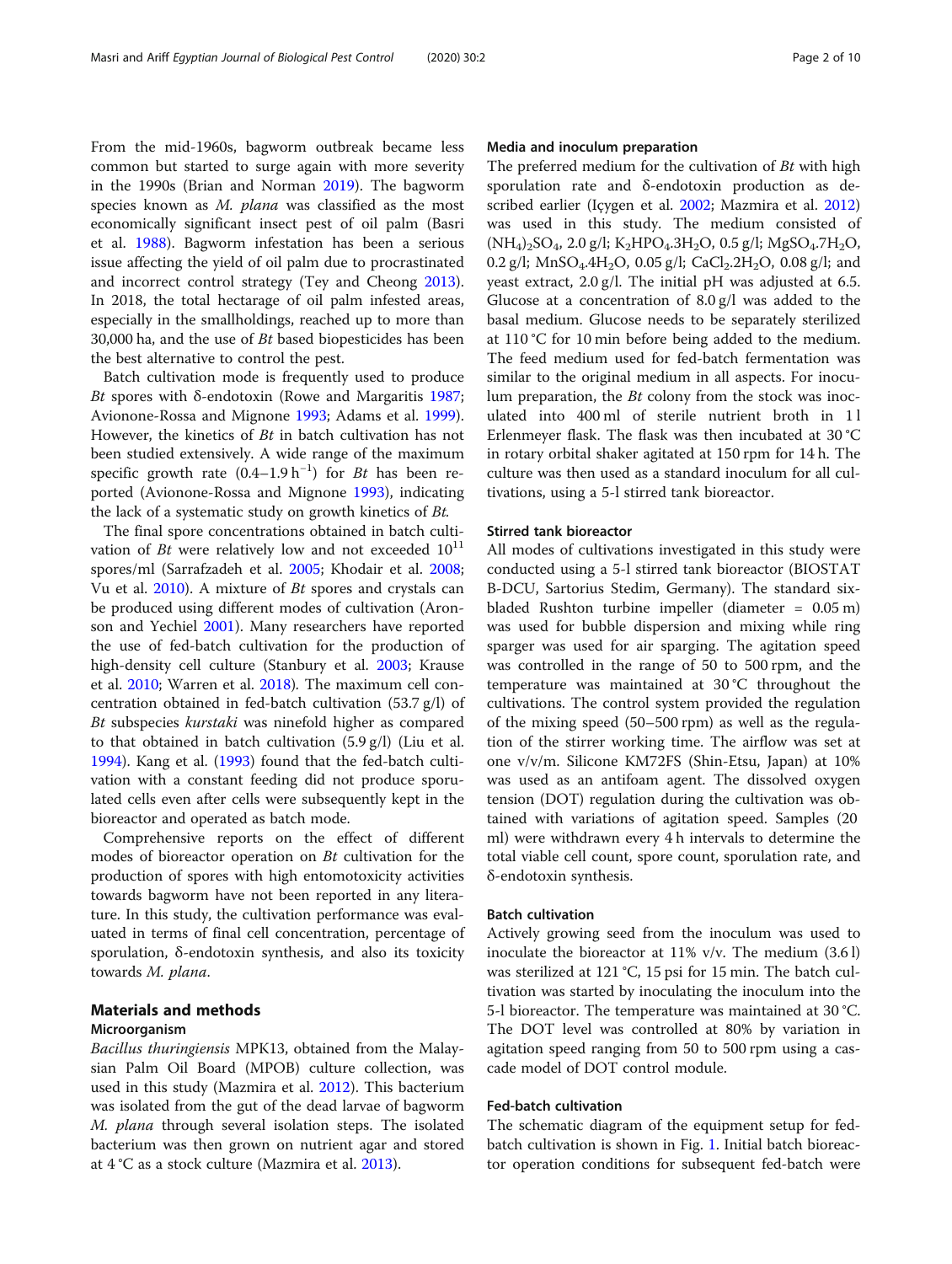<span id="page-2-0"></span>

the same as batch cultivation, but the culture was reduced to 2 l. During fed-batch cultivation, a peristaltic pump (Watson-Marlow 101 U/R, England) was used to feed the fresh substrate into the bioreactor. The fedbatch feeding strategy was modified from the method reported by Rech and Ayub ([2007](#page-9-0)).

Two types of feeding strategies (constant and intermittent feeding) were applied in fed-batch cultivation. In constant fed-batch cultivations, fresh medium was fed to the bioreactor at a constant rate during three different growth phases: (1) lag growth phase, (2) exponential growth phase, and (3) stationary growth phase. In intermittent fed-batch cultivations, fresh medium was intermittently fed to the bioreactor at two different growth phases: (1) exponential growth phase (6 h of cultivation) and (2) stationary growth phase (24 h of cultivation). Cultivation conditions in all fed-batch were similar to batch cultivations and the DOT was not controlled but monitored throughout the process.

 $\delta$ -Endotoxin synthesis by *Bt* could be enhanced in batch cultivation when the DOT was controlled at 80% saturation during the active growth phase and then switched to 40% saturation during the middle of the exponential growth phase. This DOT control strategy was also applied in fed-batch cultivation with feeding at lag and exponential growth phases. In fed-batch cultivation with feeding at lag phase (2 h of cultivation), the DOT was switched from 80 to 40% saturation at 8 h of cultivation. While in fed-batch with medium feeding at exponential growth phase (6 h of cultivation), the DOT was switched from 80 to 40% saturation at 12 h of cultivation.

### Analytical procedures

During the cultivation, culture samples were collected at different time intervals for analysis. The culture samples were serially diluted using 0.85% (v/v) sterilized saline buffers and plated on nutrient agar (NA) plates. The plates were incubated at  $30^{\circ}$ C for 48 h and the number of the single colonies developed was counted and expressed in CFU/ml. For spore count, the culture samples were heated at 80 °C for 15 min to kill the vegetative cells before serially diluted and plated on NA plates. The plates were incubated at 30 °C for 48 h and the number of the single colonies developed was counted and expressed as spores/milliliter (Thompson and Stevenson [1984\)](#page-9-0).

### Gel electrophoresis

SDS-PAGE analysis was conducted using the Laemmli method (Laemmli [1970\)](#page-9-0). The Laemmli system is a discontinuous SDS system that is the most widely used electrophoretic system. The resolution in a Lemmli gel is excellent because the treated peptides are concentrates in a stacking gel before entering the separating gel. To set up two sets of gels for Hoefer unit, running gel consisting of 5 ml monomer solution (A:B), 15 ml  $4 \times$  running buffer 600 μl, 10% 0f SDS, and 29.1 ml of distilled water. The gel solution was vacuumed for 15 min and after that 300 μl of 10% ammonium persulfate and 20 μl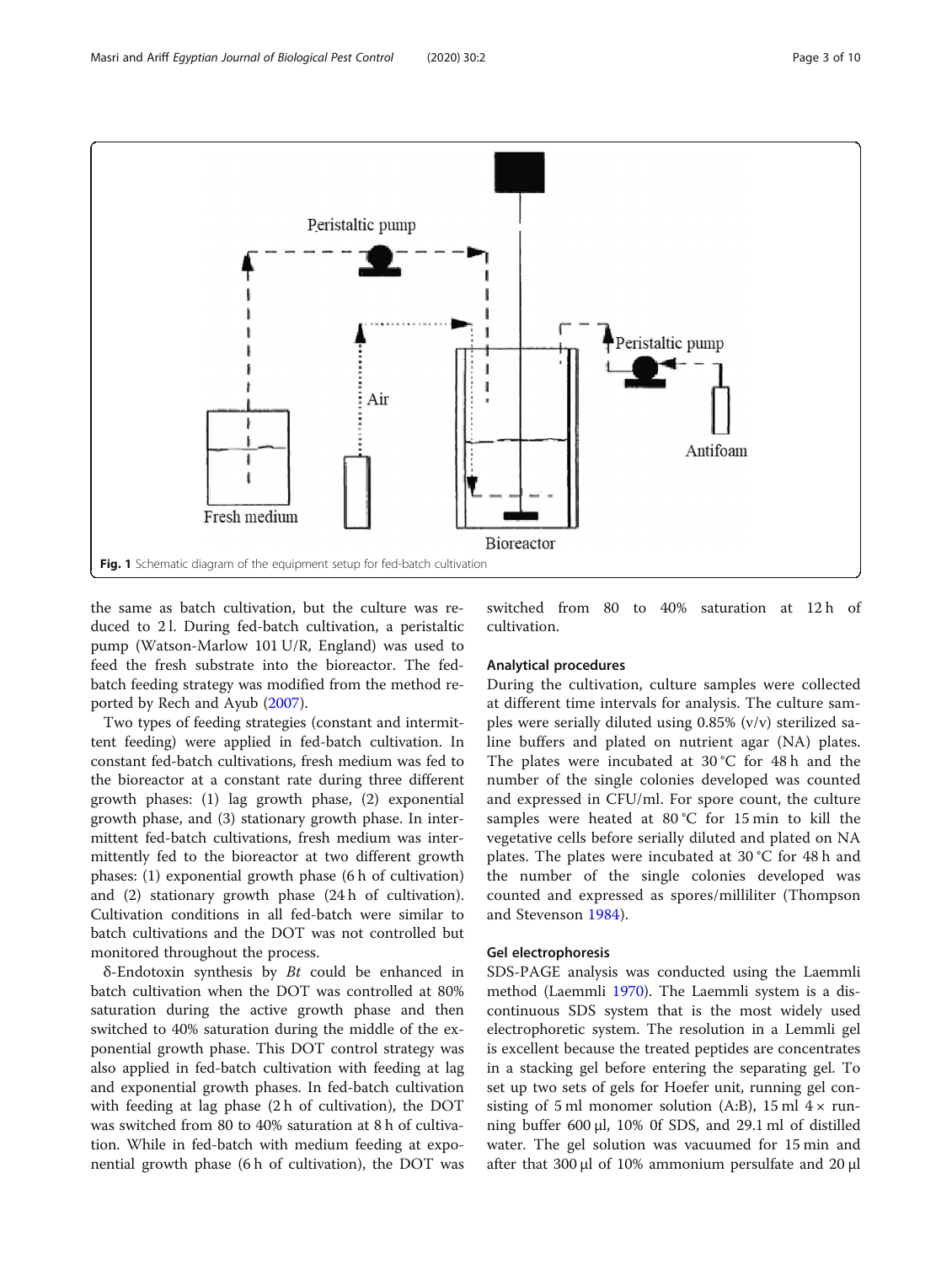of Temed was added. The ammonium persulfate must be prepared fresh. The running gel solution was poured into the Hoefer unit. Stacking gel contains 2.6 ml monomer (A:B), an aliquot of 5 ml stacking gel buffer, and 200 μl 10% SDS. Before the samples were loaded into the gel, an aliquot of  $2 \times$  treatment buffer was added and incubated in a water bath at 100 °C for 90 s. Aliquot of 80 μl of each sample was loaded into each well of the gel. Aliquot of 10 μl of 10 kD marker was also loaded into the gel. After the samples were loaded into the wells, electric current was set up at 15 A and left overnight.

### Laboratory bioassay towards Metisa plana

The efficacy of the *Bt* cells cultivated in different modes of bioreactor operation was carried out against early instar of M. plana. The spray suspensions were prepared by diluting the Bt culture samples obtained from the cultivation with sterile distilled water. Bioassay samples were taken at 48 h of cultivation from samples which contain δ-endotoxin. The control treatment was prepared by spraying sterile distilled water on the palm leaves. The Bt suspension was then sprayed uniformly on the palm leaves dipped in reverse osmosis water. After the spray became dry, five larvae (early instars) were placed on the sprayed leaves. Each experiment was performed in four replicates. The observation of larval mortality was recorded at different days (1, 3, 7, and until 13) after treatment (DAT). Data on mortality was converted to corrected mortality using the Abbot Formula (Abbott [1987](#page-9-0)):

 $\times$  100%

# Results and discussion

## Batch cultivation of Bt MPK13

The time course of batch cultivation of Bt MPK13 in a 5-l stirred tank bioreactor is shown in Fig. 2. The results showed that high cell growth and sporulation could be obtained during batch cultivation. The high cell growth  $(> 1.0 \times 10^{11} \text{CFU/ml})$  was achieved as early as 8 h of cultivation. The highest cell growth  $(1.4 \times 10^{12} \text{ CFU/ml})$ and highest spore count  $(4.7 \times 10^{11} \text{ CFU/ml})$  were recorded at 48 h of cultivation, respectively. During batch cultivation, log phase was recorded as early as 4 h of fermentation until 20 h of cultivation, which lasted for 16 h. The cells started to enter the stationary phase starting from 24 h of cultivation. The highest percentage of the sporulation rate recorded in batch cultivation was 37% (Table [1\)](#page-4-0). Glucose was completely consumed at 28 h of cultivation (Fig. 2). Bt MPK13 cells efficiently consumed glucose to support the growth process. Maximum cell



productivity (72  $\times$  10<sup>11</sup> CFU/l/h) and spore productivity  $(25 \times 10^{11} \text{ spore}/l/h)$  were recorded at 48 h of cultivation (Table [1\)](#page-4-0).

### Fed-batch cultivation of Bt MPK13 Feeding during the lag growth phase

Corrected mortality = [%treatment–%control/100–%controly 4 h. The highest cell count  $(14.7 \times 10^{11})$ The time course of fed-batch cultivation of Bt MPK13, with fresh medium feeding at 2 h of cultivation in a 5-l stirred tank bioreactor, is shown in Fig. [3a](#page-5-0). The feeding time was initiated at 2 h of cultivation based on the lag phase of the growth profile obtained during batch cultivation. It was found that substrate feeding during the lag phase has substantially delayed the exponential phase for CFU/ml) in fed-batch cultivation with feeding during the lag phase and the highest spore count  $(3.7 \times 10^{11} \text{ spc})$ ml) were recorded at 48 h of cultivation (Table [1\)](#page-4-0). The exponential growth phase in fed-batch cultivation with feeding during lag phase lasted for 20 h as compared to 16 h in batch cultivation, as shown in Fig. [3a](#page-5-0). The extension of the exponential growth phase may be due to the addition of fresh substrate during the lag growth phase. Glucose concentration in the culture was completely utilized by the cells at 44 h of cultivation. Maximum cell productivity (73  $\times$  10<sup>11</sup> CFU/l/h) and spore productivity  $(19 \times 10^{11} \text{ spore/l/h})$  were recorded at 48 h of cultivation (Table [1\)](#page-4-0).

### Feeding during exponential growth phase

The highest cell count (15.8  $\times$  10<sup>11</sup> CFU/ml) and spore count (3.9  $\times$  10<sup>11</sup> spore/ml) were recorded at 40 and 48 h of cultivation, respectively (Table [1](#page-4-0)). Feeding of glucose during the exponential growth phase resulted in the extension of the phase (24 h) as compared to only 16 h for batch cultivation. As shown in Fig. [3](#page-5-0)b, glucose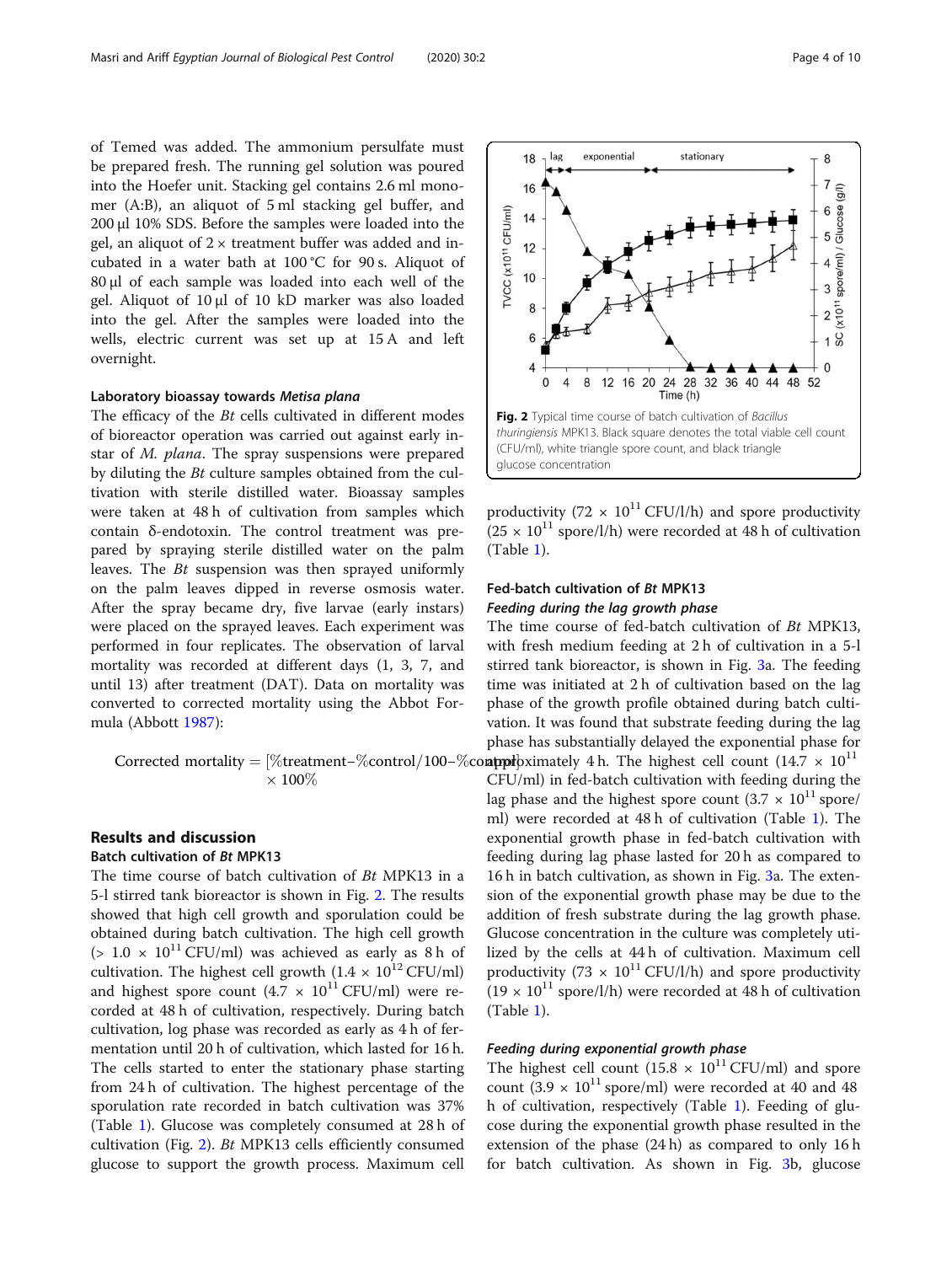| Fermentation<br>mode                | Max cell count<br>$(x 10^{11}$ CFU/<br>ml) | Max spore<br>count $(x 1011$<br>spore/ml) | Increase in<br>cell count<br>$(\%)^a$ | Decrease in<br>spore count<br>$(y_0)^{\rm b}$ | δ-<br>endotoxin | Max percentage<br>of sporulation<br>(% ) | Max cell<br>productivity $(x$<br>$10^8$ CFU/l/h) | Max spore<br>productivity ( $\times 10^8$ )<br>spore/l/h) |
|-------------------------------------|--------------------------------------------|-------------------------------------------|---------------------------------------|-----------------------------------------------|-----------------|------------------------------------------|--------------------------------------------------|-----------------------------------------------------------|
| Batch                               | 13.9 (48 h)                                | $5.2$ (48 h)                              | 0                                     | 0                                             | Yes (36 h)      | 37 (48 h)                                | 72.4                                             | 24.5                                                      |
| Fed-batch Feed during:              |                                            |                                           |                                       |                                               |                 |                                          |                                                  |                                                           |
| $1)$ Lag<br>phase $(2 h)$           | 14.7 (48 h)                                | 3.7(48 h)                                 | 5.8                                   | 28.8                                          | Yes (48 h)      | 25 (48 h)                                | 73.4                                             | 19.3                                                      |
| $2)$ Log<br>phase (6 h)             | 15.8 (40 h)                                | 3.9(48 h)                                 | 13.7                                  | 25.0                                          | Yes (48 h)      | 25 (48 h)                                | 98.8                                             | 20.3                                                      |
| 3)<br>Stationary<br>phase (24<br>h) | $16.1$ (48 h)                              | $3.1$ (48 h)                              | 15.8                                  | 40.0                                          | No.             | 21.5(24h)                                | 83.9                                             | 16.1                                                      |
| Intermittent<br>fed-batch           | $17.2$ (48 h)                              | $2.6$ (48 h)                              | 23.7                                  | 50.0                                          | No              | 15.2(36 h)                               | 89.6                                             | 13.5                                                      |

<span id="page-4-0"></span>Table 1 Comparison of cell growth, sporulation and δ-endotoxin production by Bacillus thuringiensis MPK13 in batch and fed-batch cultivations

<sup>a</sup>The increase (%) was calculated based on batch fermentation

<sup>b</sup>The decrease (%) was calculated in comparison with batch cultivation data

concentration in the culture was entirely utilized by the cells after 36 h of cultivation, which was at the stationary growth phase. Maximum sporulation rate, maximum cell productivity, and maximum spore productivity for this cultivation was 25%, 99  $\times$  10<sup>11</sup> CFU/l/h, and 20.3  $\times$  10<sup>11</sup> spore/l/h, respectively.

### Feeding during stationary growth phase

The time course of fed-batch cultivation of Bt MPK13 with fresh medium feeding at 24 h of cultivation is shown in Fig. [3](#page-5-0)c. Feeding of glucose during the stationary phase resulted in the highest cell growth (16.1 ×  $10^{11}$  CFU/ml) and highest spore count  $(3.1 \times 10^{11}$  spore/ ml) at 48 h of cultivation. Maximum sporulation (22%) was recorded at 24 h of cultivation (Table 1). The final glucose concentration at 48 h of cultivation was 1.3 g/l (Fig. [3](#page-5-0)c). Maximum productivity for cells and spore during fed-batch cultivation with feeding during the stationary growth phase was  $84 \times 10^{11}$  CFU/l/h and  $16 \times 10^{11}$ CFU/l/h, respectively (Table 1).

### Intermittent feeding during log and stationary phase

The time courses of intermittent fed-batch cultivation of Bt MPK13 with fresh medium feeding at 6 and 24 h of cultivation are shown in Fig. [4](#page-5-0). The highest cell count  $(17.2 \times 10^{11} \text{ CFU/ml})$  and spore count  $(2.6 \times 10^{11} \text{ spore/})$ ml) was recorded at 48 h of cultivation (Table 1). Glucose concentration at 48 h of cultivation was 1.0 g/l (Fig. [4\)](#page-5-0). The maximum productivity for viable cells and spores for this cultivation was  $90 \times 10^{11}$  CFU/l/h and  $13.5 \times 10^{11}$  CFU/l/h, respectively (Table 1).

### Fed-batch with optimal DOT control strategy

In fed-batch cultivation with fresh medium, feeding at lag growth phase and the DOT was switched from 80 to 40% at 8 h of cultivation, and the highest cell growth  $(14.7 \times 10^{11} \text{ CFU/ml})$  and the highest spore count (6.6  $\times$  $10^{11}$  spore/ml) were recorded at 48 h of cultivation (Table [2](#page-6-0)). The highest sporulation percentage (45.9%) was also recorded at 48 h of cultivation. The cell and spore productivity for this cultivation was  $77 \times 10^{11}$ CFU/ml/h and  $30 \times 10^{11}$  spore/ml/h, respectively.

In addition, fed-batch cultivation with fresh medium feeding at exponential growth phase and DOT was switched from 80 to 40% at 12 h of cultivation, and the highest cell growth  $(14.5 \times 10^{11} \text{ CFU/ml})$  and the highest spore count  $(7.1 \times 10^{11} \text{ spore/ml})$  were recorded at 48 h of cultivation (Table [2\)](#page-6-0). The highest percentage of sporulation (49.0%) was also recorded at 48 h of cultivation. The cell and spore productivity for this cultivation was 75.5  $\times$  10<sup>11</sup> CFU/ml/h and 37  $\times$  10<sup>11</sup> spore/ml/h, respectively. Bt MPK13 cells in fed-batch cultivation with feeding at exponential growth phase and DOT were switched at 12 h had a high capability to sporulate than the cells in fed-batch cultivation with feeding at lag growth phase, and DOT was switched at 8h of cultivation.

### Comparison of cultivation performance in different modes of bioreactor operation

The cultivation performance of Bt MPK13 in different modes of bioreactor operation was presented in Table 1. The lowest cell count  $(1.4 \times 10^{12} \text{CFU/ml})$  and the lowest cell productivity  $(72 \times 10^8 \text{ CFU/l/h})$  was obtained in batch cultivation, though considerably high spore productivity was achieved  $(25 \times 10^8 \text{ CFU/l/h}).$ Increased cell count by about 6% was obtained in fedbatch cultivation by feeding during lag growth phase than in the batch cultivation. However, the percentage of sporulation (25 %) was lower than that obtained in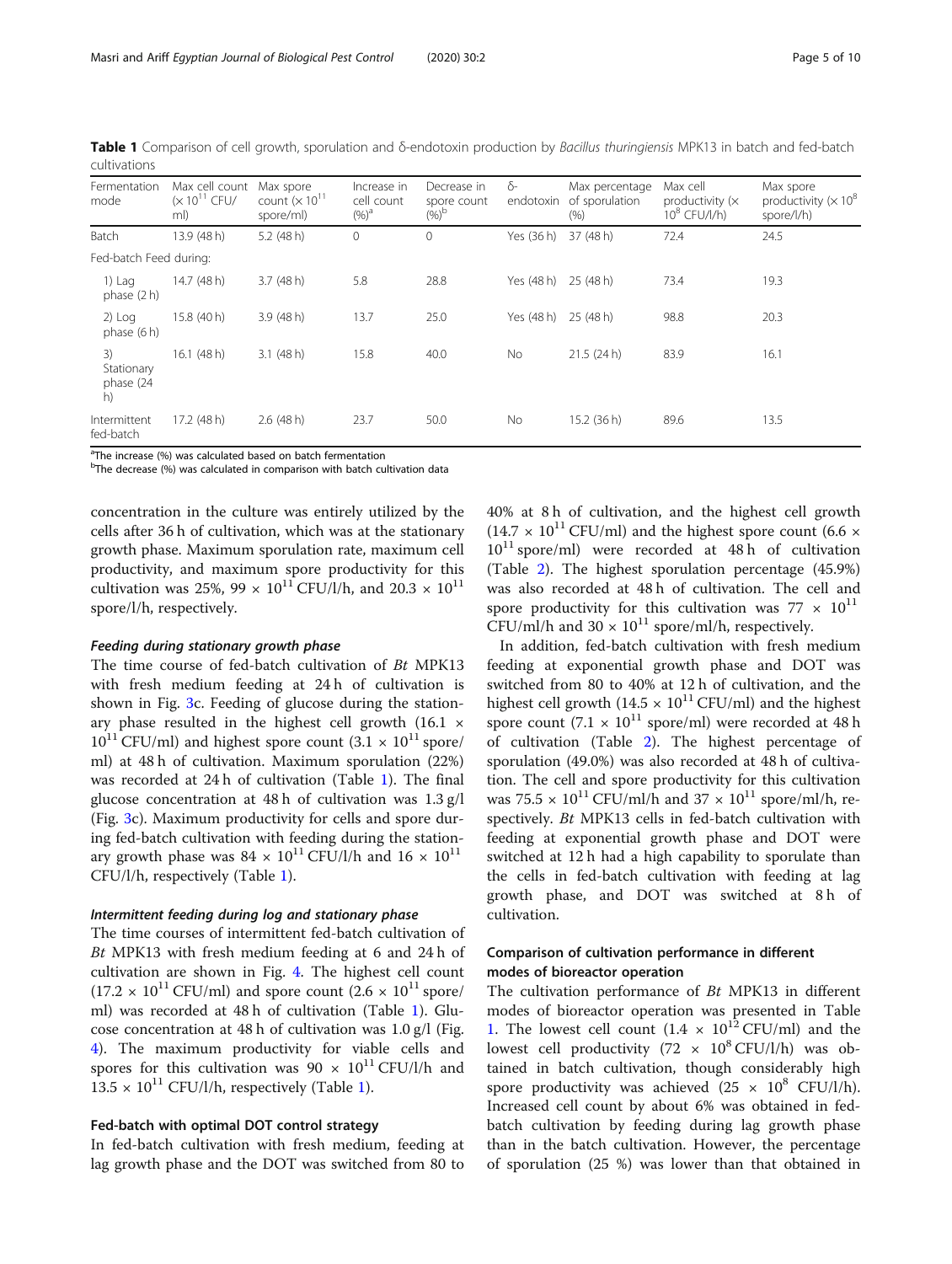<span id="page-5-0"></span>

batch cultivation (37 %). In fed-batch cultivation with feeding at the exponential growth phase, a 14% increase in cell growth was recorded than in the batch cultivation. However, spore count decreased by about 25% than that obtained in batch cultivation (Table [1](#page-4-0)). In fed-batch cultivation with feeding at the stationary growth phase, a 16% increase in cell count was recorded. However, a substantial decrease in spore count (40%) was recorded compared to that obtained in the



batch cultivation. In addition, glucose was not fully consumed in fed-batch cultivation, fed during the stationary growth phase (Fig. 3c), suggesting that glucose was not required for sporulation.

Among all cultivation modes tested in this study, the highest viable cell count  $(1.7 \times 10^{12} \text{ CFU/ml})$  was obtained in intermittent fed-batch cultivation. In comparison with batch cultivation, approximately 24% increase in cell count was recorded in intermittent fed-batch cultivation (Table [1\)](#page-4-0). However, a substantial reduction in spore count  $(2.6 \times 10^{11} \text{ spore/ml})$  was obtained in this cultivation. Substantial enhancement in the percentage of sporulation was achieved in fed-batch cultivation when the optimal DOT control strategy was applied. The highest sporulation percentage (49%), spore productivity (37  $\times$  10<sup>11</sup> spore/l/h), and spore count (7.1  $\times$  $10^{11}$  spore/ml) were recorded in fed-batch cultivation with medium at exponential growth phase, where DOT was switched from 80 to 40% at 12 h of cultivation (Table [2](#page-6-0)). Fed-batch cultivation of Bt, without appropriate DOT control strategy, enhanced cell growth but not the percentage of sporulation.

In the cultivation of Bt MPK13, glucose was identified as the most critical nutrient that supports both viable cell growth and also sporulation (Mazmira et al. [2012](#page-9-0)). Reports on the empirical feeding policies have been developed to achieve high cell density culture (Khodair et al. [2008\)](#page-9-0). In this experiment, the excess feeding of glucose seemed to decrease sporulation and also blocked the synthesis of δ-endotoxin. Intermittent feeding of glucose at exponential and stationary growth phase, as well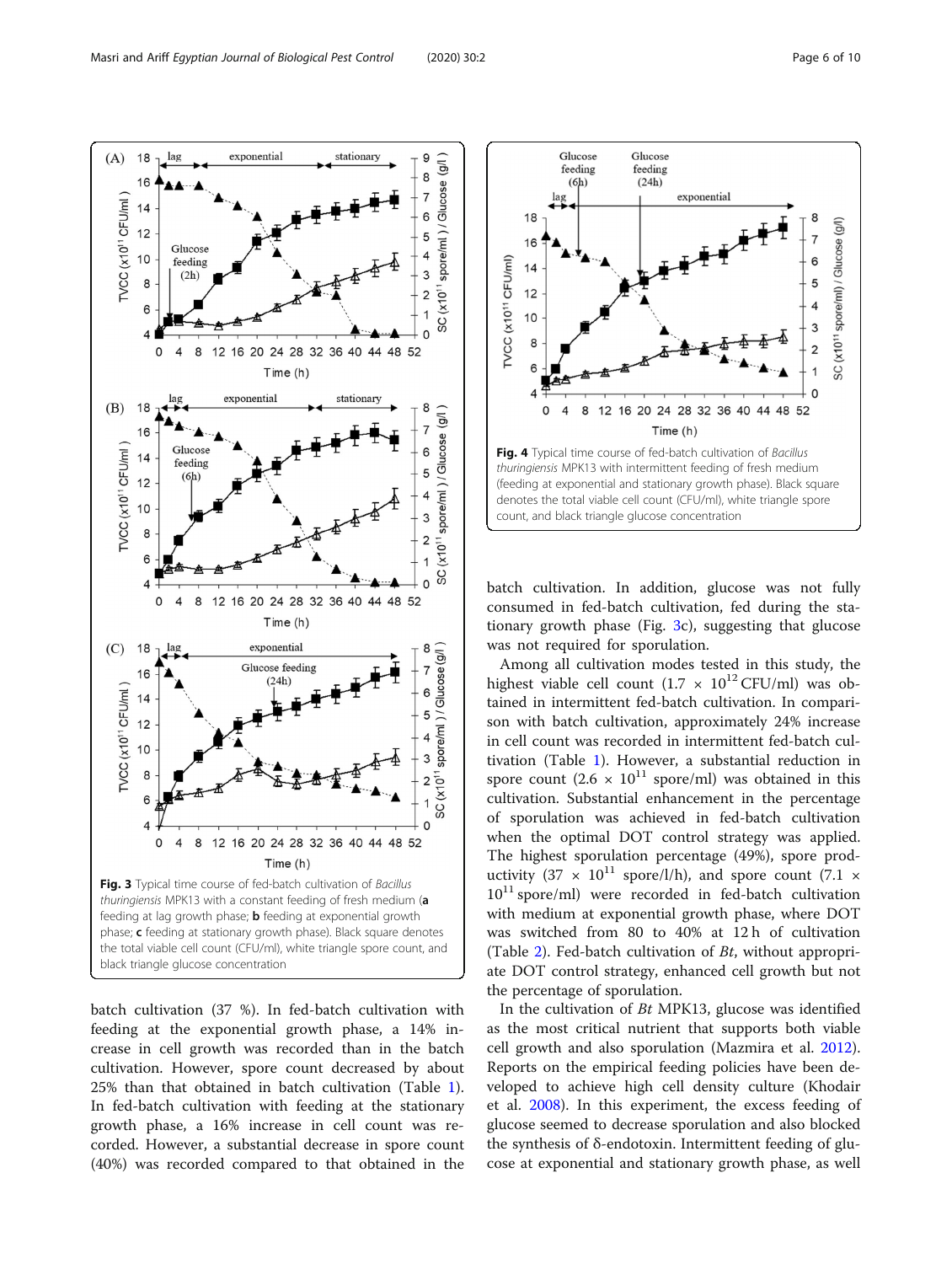<span id="page-6-0"></span>Table 2 Comparison of cell growth, sporulation, and δ-endotoxin production by Bacillus thuringiensis MPK13 in fed-batch cultivation with the optimal DOT control strategy

| Fed-batch with aeration strategy                                                                                 | Max cell<br>count $(x)$<br>$10^{11}$ CFU/<br>ml) | Max spore<br>count $(x)$<br>$10^{11}$ spore/<br>ml) | Increase<br>in cell<br>count<br>$(\%)^a$ | Increase<br>in spore<br>count<br>$(%)^{\circ}$ | δ-<br>endotoxin   | Max<br>percentage<br>оf<br>sporulation<br>(% ) | Max cell<br>productivity<br>$(x 10^{11}$ CFU/<br>1/h | Max spore<br>productivity<br>$(x 1011$ spore/<br>1/h |
|------------------------------------------------------------------------------------------------------------------|--------------------------------------------------|-----------------------------------------------------|------------------------------------------|------------------------------------------------|-------------------|------------------------------------------------|------------------------------------------------------|------------------------------------------------------|
| Medium feeding at lag growth phase<br>(2 h) (DOT was switched from 80% to<br>40% at 8 h of cultivation)          | 14.7 (48 h)                                      | 6.6(48h)                                            | 5.8                                      | 26.9                                           | Yes (24-<br>48 h) | 45.9 (48 h)                                    | 76.6                                                 | 30.2                                                 |
| Medium feeding at exponential growth<br>phase (6 h) (DOT was switched from<br>80% to 40% at 12 h of cultivation) | 14.5(48 h)                                       | $7.1$ (48 h)                                        | 4.3                                      | 36.5                                           | Yes (28-<br>48 h) | 49.0 (48 h)                                    | 75.5                                                 | 37.0                                                 |

The increase (%) was calculated based on batch fermentation

<sup>b</sup>The decrease (%) was calculated in comparison with batch cultivation data

as continuous feeding of glucose throughout the cultivation, successfully promoted high cell growth ( $\geq 1.6 \times$  $10^{11}$  CFU/ml). However, sporulation was reduced by a spore count of less than  $\langle 3.5 \times 10^{11} \text{ CFU/ml} \rangle$ . Although the existence of glucose is crucial for sporulation, high concentration in the culture may disturb the initiation of the sporulation process. It is well noted that sporulation and germination in bacilli are dependent on the nutritional status of the microorganisms (Rajalakshmi and Shethna [1980](#page-9-0)).

Sporulation and cry protein yields are usually low in fed-batch cultivation (López and de la Torre [2005\)](#page-9-0). Liu et al. [\(1994\)](#page-9-0) studied the effect of several feeding strategies on vegetative cell growth, spore formation, crystal protein content, carbon dioxide production, and oxygen consumption in fed-batch cultivation of Bt subspecies kurstaki. They found that spore and crystals were not formed in fed-batch cultivation. During fed-batch cultivation, there was a redirection of bacterial metabolism which takes place during the feeding.

In Bt, the setup of transition state was also reported during feeding in fed-batch cultivation. The physiological changes indicated that the transition state was set up during feeding, and it seemed to give a negative effect on sporulation and cry gene expression. Reduced spore count decreased in the percentage of sporulation in fedbatch cultivation with feeding during stationary phase, intermittent feeding, and continuous cultivation as demonstrated in this study could be explained by this mechanism.

Glucose feeding during fed-batch or continuous cultivation also made the glucose not be entirely metabolized in time and resulted in the mass accumulation of organic acids (Wen et al. [2007](#page-9-0)). Thus, the Krebs cycle activity decreases and the cell is unable to produce sufficient ATP, which in turn reduces the power and biosynthetic intermediates for spore formation (Kim et al. [2003\)](#page-9-0). Nonetheless, fed-batch cultivation of Bt subsp. *darmstadiensis* 032 with an improved pH and

glucose control strategy improved thuringiensis yield significantly (Zhou et al. [2007](#page-9-0)), though cell growth and sporulation performance were not analyzed. Results from this study demonstrated that the feeding strategy during fed-batch cultivation is crucial and greatly influenced the synthesis of δ-endotoxin.

High cell densities are favorable in fed-batch and continuous cultivations, but yields of spores and cry proteins synthesis were significantly reduced (Arcas et al. [1987](#page-9-0); Liu et al. [1994](#page-9-0)). The reason of why sporulation was affected



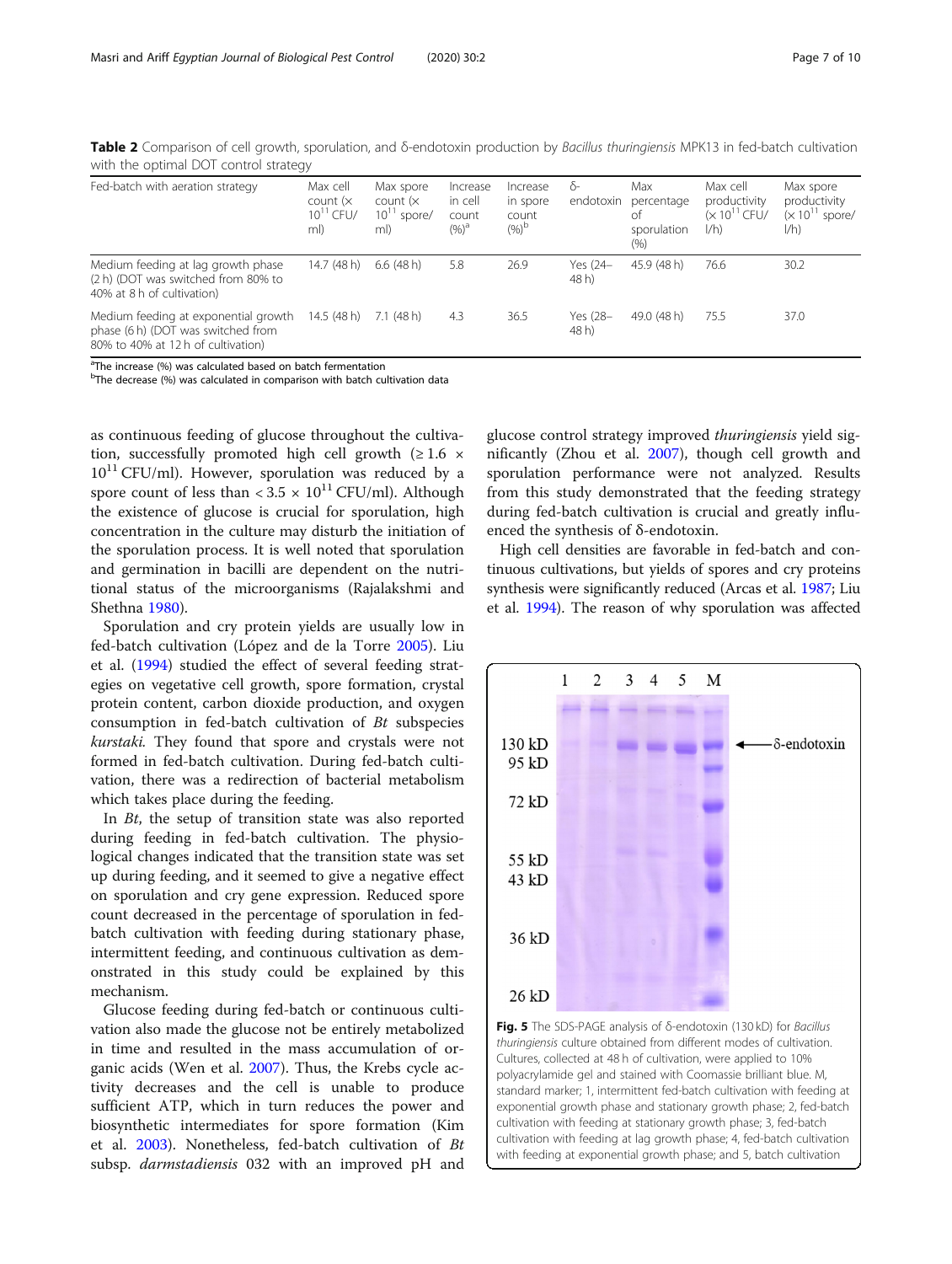<span id="page-7-0"></span>

during feeding of a medium can be explained by the transition state regulators that might be overproduced during feeding in the fed-batch or continuous cultivation. Occurrence of catabolite repression is another possible explanation, where excess carbon source in the medium not only causes catabolite repression but also represses the expression of the SpoOA fusion gene that affects sporulation (Yamashita et al. [1989;](#page-9-0) Lereclus et al. [2000](#page-9-0); Sonenshein [2000\)](#page-9-0). Obtained results indicated that feeding the culture with glucose as the carbon source in order to fit the nutrient demand with nutrient availability as a way to obtain high cell densities was not sufficient for the success of higher cell sporulation and better δ-endotoxin production.

### Synthesis of δ-endotoxin

The synthesis of δ-endotoxin at 48 h of cultivation in batch, fed-batch with feeding at lag, and the exponential growth phase is shown in Fig. [5](#page-6-0). No detection of δ-

|                                                                                             | Corrected mortality (%) |        |  |
|---------------------------------------------------------------------------------------------|-------------------------|--------|--|
|                                                                                             | 7 DAT                   | 14 DAT |  |
| Batch cultivation                                                                           | 56                      | 100    |  |
| Fed-batch cultivation                                                                       |                         |        |  |
| Feeding at lag growth phase                                                                 | 63                      | 100    |  |
| Feeding at exponential growth phase                                                         | 67                      | 100    |  |
| Feeding at lag growth phase; DOT was switched from 80 to 40% at 8 h of cultivation          | 75                      | 100    |  |
| Feeding at exponential growth phase; DOT was switched from 80 to 40% at 12 h of cultivation | -80                     | 100    |  |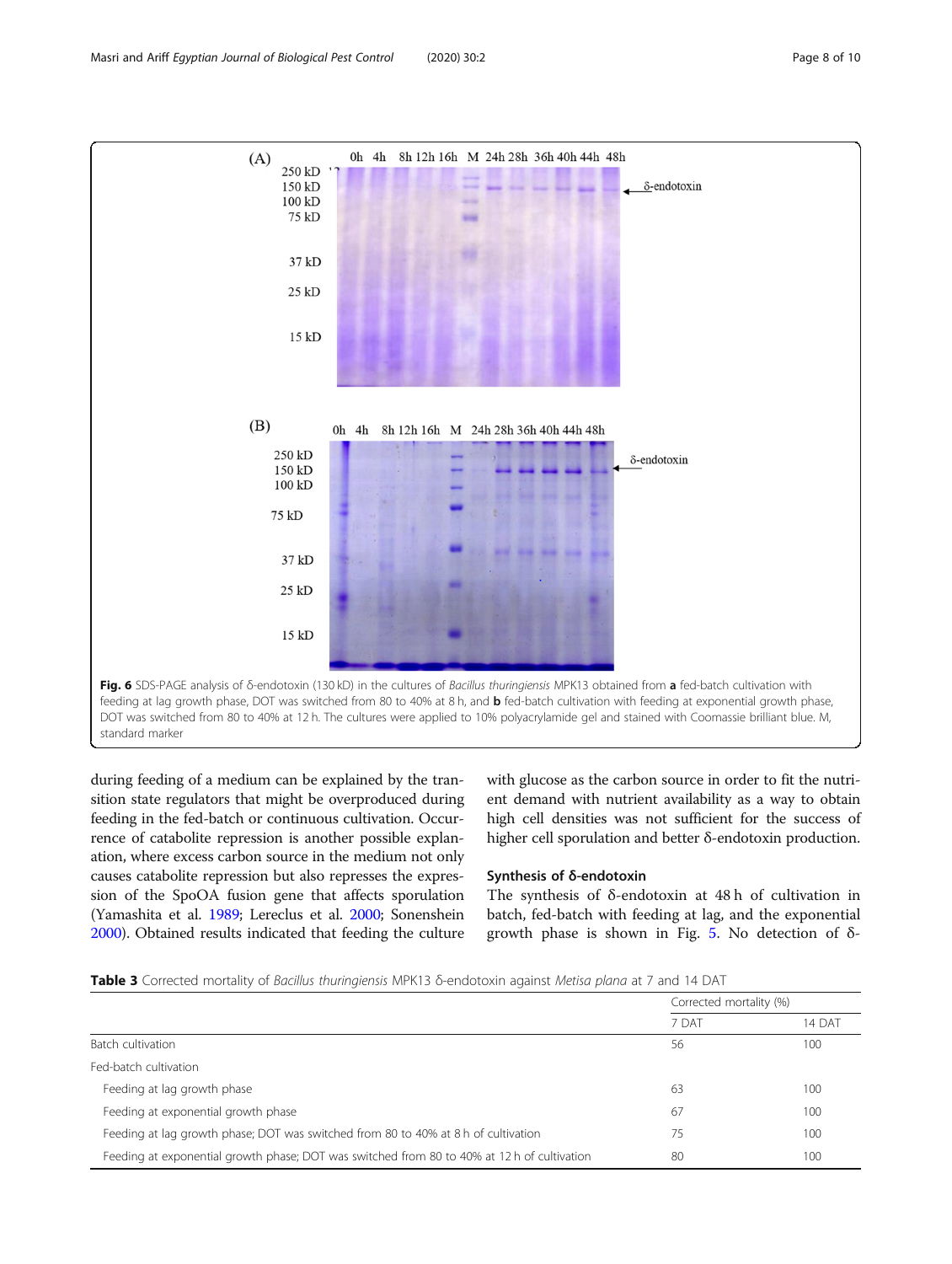endotoxin was recorded in intermittent fed-batch cultivation, fed-batch cultivation with feeding at a stationary growth phase, and also continuous cultivation at all dilution rates. The advantage of batch cultivation can be clearly observed from the time δ-endotoxin was produced (28 h of cultivation). The toxin was synthesized 20 h earlier than the fed-batch cultivation with feeding at lag and exponential growth phase, where the existence of δ-endotoxin was only detected at 48 h of cultivation (Table [1](#page-4-0)). The lack of δ-endotoxin synthesis in the respective culture corresponded to the lowest spore count, the low percentage of sporulation, and also a substantial reduction in spore count ( $\geq 40\%$ ) than those obtained in batch cultivation. Feeding of glucose at stationary growth phase, intermittent feeding and continuous feeding throughout the cultivation seemed to promote a high cell growth, thus invading the cells to sporulate. However, with the right DOT control strategy during fedbatch cultivation, enhancement and early synthesis of δendotoxin were observed. As shown in Fig. [6](#page-7-0)a, fed-batch cultivation with fresh medium feeding at lag phase and DOT was switched from 80 to 40% at 8 h of cultivation recorded early synthesis (24 h of cultivation) of δendotoxin while fed-batch cultivation with fresh medium feeding at exponential growth phase and DOT was switched from 80 to 40% at 12 h of cultivation recorded thick 130 kD δ-endotoxin bands starting from 28 to 48 h of cultivation (Fig. [6](#page-7-0)b).

The absence of δ-endotoxin in intermittent fed-batch cultivation has also been reported. Although intermittent fed-batch cultivation enhanced the growth of Bt cell, the sporulation and δ-endotoxin synthesis were significantly reduced (Vu et al. [2010\)](#page-9-0). Sasaki et al. ([1998\)](#page-9-0) claimed that high cell concentration (16.1 g/l) could be obtained in fed-batch cultivation, using sodium acetate-yeast extract (AYE) as a feeding medium, which was fed twice during the cultivation. Nevertheless, a deficient percentage of sporulation was observed after 55 h of cultivation. In this study, the optimal DOT control strategy was successfully applied in fed-batch cultivation to enhance δ-endotoxin synthesis. Bodizs et al. ([2007\)](#page-9-0) reported the importance of DOT regulation using a cascade model in enhancing the industrial pilot-scale fed-batch fungal fermentation. In this study, the change of DOT from a high level (80% saturation) to a low level (60% saturation) promoted sporulation rate and triggered δ-endotoxin synthesis without significantly affecting the cell growth.

### Toxicity against Metisa plana

The toxicity of  $\delta$ -endotoxin, obtained from *Bt* MPK13 cultures, was tested against M. plana. The highest corrected mortality (80%) at 7 DAT (days of treatment) and 14 DAT (100% mortality) was recorded by

the culture obtained from fed-batch cultivation with feeding during the exponential growth phase, and the DOT was switched from 80 to 40% at 12 h of cultivation (Table [3\)](#page-7-0). Culture from fed-batch cultivation with feeding during the lag growth phase and the DOT was switched from 80 to 40% at 8 h of cultivation exhibited the second highest corrected mortality (75%) at 7 DAT. For culture obtained from batch cultivation, the corrected mortality recorded at 7 DAT was 56%. For cultures obtained from fed-batch cultivation without DOT control strategy, either feeding at lag or exponential growth phase, the corrected mortality recorded at 7 DAT was not more than 67%. It is important to note that all cultures containing δendotoxin exhibited 100% mortality towards M. plana at 14 DAT (Table [3\)](#page-7-0).

All cultures that contain δ-endotoxin during the cultivation recorded a high corrected mortality rate  $(≥$ 55% mortality) towards the bagworm M. plana at 7 DAT. The 100% mortality of the bagworm at 14 DAT after exposure to the δ-endotoxin further confirms the high-efficacy effect of  $Bt$  MPK13 on the lepidopteran pest.

### Conclusion

The results of this study demonstrated that the fedbatch had the potency to increase  $Bt$  cell growth than the batch cultivation. However, the fed-batch cultivation, with feeding during the stationary growth phase and intermittent feeding, did not support high spore production as the system was supplied with the highest concentration of glucose during the cultivation. The synthesis of δ-endotoxin, with a molecular weight of 130 kD, was detected in batch and constant fedbatch cultivations with feeding at lag or exponential growth phase. The capability of fed-batch cultivation, with feeding during lag or exponential growth phase, can be enhanced significantly with the application of optimal DOT control strategy.

#### Abbreviations

CFU: Colony-forming unit; DAT: Day after treatment; DOT: Dissolved oxygen tension; EC: Emulsified concentrate; rpm: Rotation per minuteATPAdenosine triphosphate

#### Acknowledgements

The authors would like to thank the Director General of Malaysian Palm Oil Board for the permission to publish this article. We greatly appreciate all the staff from Microbial Technology and Engineering Center (MICROTEC), especially to Mr. Zamri Daud and Mr. Aminshah Abd Aziz for their valuable assistance. We would also like to thank Dr. Norman Kamarudin for his comments and support for this study.

### Authors' contributions

MMMM and ABA designed the experiment. MMMM conducted the experiment and drafted the manuscript. ABA helped in data analysis and added inputs in the drafted manuscript. Both authors read and approved the final manuscript.